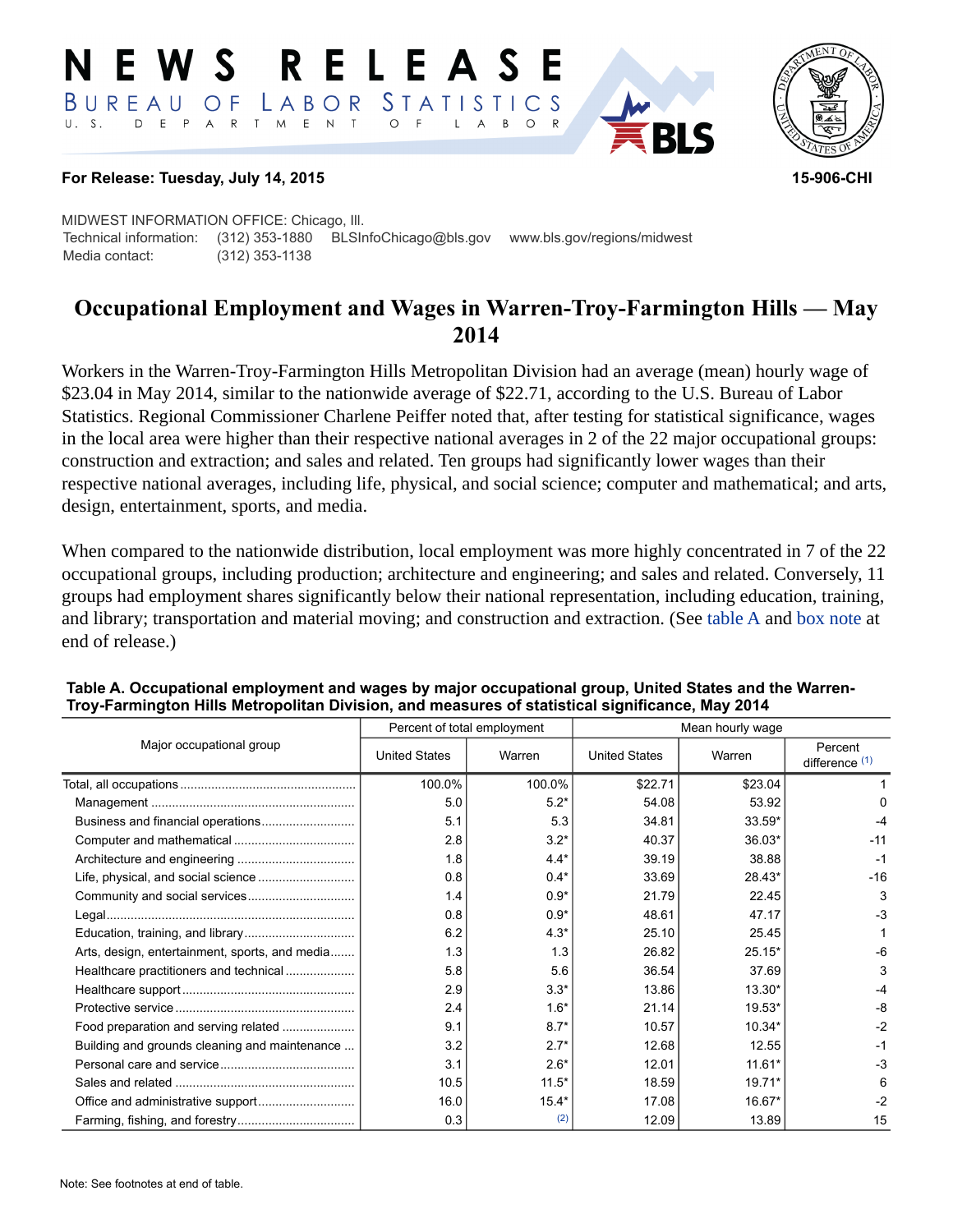#### **Table A. Occupational employment and wages by major occupational group, United States and the Warren-Troy-Farmington Hills Metropolitan Division, and measures of statistical significance, May 2014 - Continued**

|                          |                      | Percent of total employment | Mean hourly wage     |          |                           |
|--------------------------|----------------------|-----------------------------|----------------------|----------|---------------------------|
| Major occupational group | <b>United States</b> | Warren                      | <b>United States</b> | Warren   | Percent<br>difference (1) |
|                          | 3.9                  | $2.9*$                      | 22.40                | $24.35*$ | 9                         |
|                          | 3.9                  | $3.6*$                      | 21.74                | 21.46    | $-1$                      |
|                          | 6.6                  | $11.1*$                     | 17.06                | 17.17    |                           |
|                          | 6.8                  | $5.1*$                      | 16.57                | $15.78*$ | -5                        |

<span id="page-1-0"></span>Footnotes:

(1) A positive percent difference measures how much the mean wage in Warren is above the national mean wage, while a negative difference reflects a lower wage.

(2) Estimate not released.

\* The percent share of employment or mean hourly wage for this area is significantly different from the national average of all areas at the 90-percent confidence level.

One occupational group—production—was chosen to illustrate the diversity of data available for any of the 22 major occupational categories. Warren-Troy-Farmington Hills had 126,800 jobs in production, accounting for 11.1 percent of local area employment, significantly higher than the 6.6-percent share nationally. The average hourly wage for this occupational group locally was \$17.17, compared to the national wage of \$17.06.

Some of the largest detailed occupations within the production group included team assemblers (29,360), machinists (9,460), and inspectors, testers, sorters, samplers, and weighers (8,230). Among the higher paying jobs were power plant operators and gas plant operators, with mean hourly wages of \$35.61 and \$33.45, respectively. At the lower end of the wage scale were pressers, textile, garment, and related materials (\$9.72) and laundry and dry-cleaning workers (\$9.91). (Detailed occupational data for production are presented in table 1; for a complete listing of detailed occupations available go to [www.bls.gov/oes/2014/may/](https://www.bls.gov/oes/2014/may/oes_47664.htm) [oes\\_47664.htm](https://www.bls.gov/oes/2014/may/oes_47664.htm).)

Location quotients allow us to explore the occupational make-up of a metropolitan area by comparing the composition of jobs in an area relative to the national average. (See table 1.) For example, a location quotient of 2.0 indicates that an occupation accounts for twice the share of employment in the area than it does nationally. In the Warren-Troy-Farmington Hills Metropolitan Division, above-average concentrations of employment were found in many of the occupations within the production group. For instance, model makers, metal and plastic were employed at 10.2 times the national rate in Warren, and forging machine setters, operators, and tenders, metal and plastic, at 10.1 times the U.S. average. On the other hand, bakers had a location quotient of 1.0 in Warren, indicating that this particular occupation's local and national employment shares were similar.

These statistics are from the Occupational Employment Statistics (OES) survey, a federal-state cooperative program between BLS and State Workforce Agencies, in this case, the Michigan Department of Technology, Management and Budget.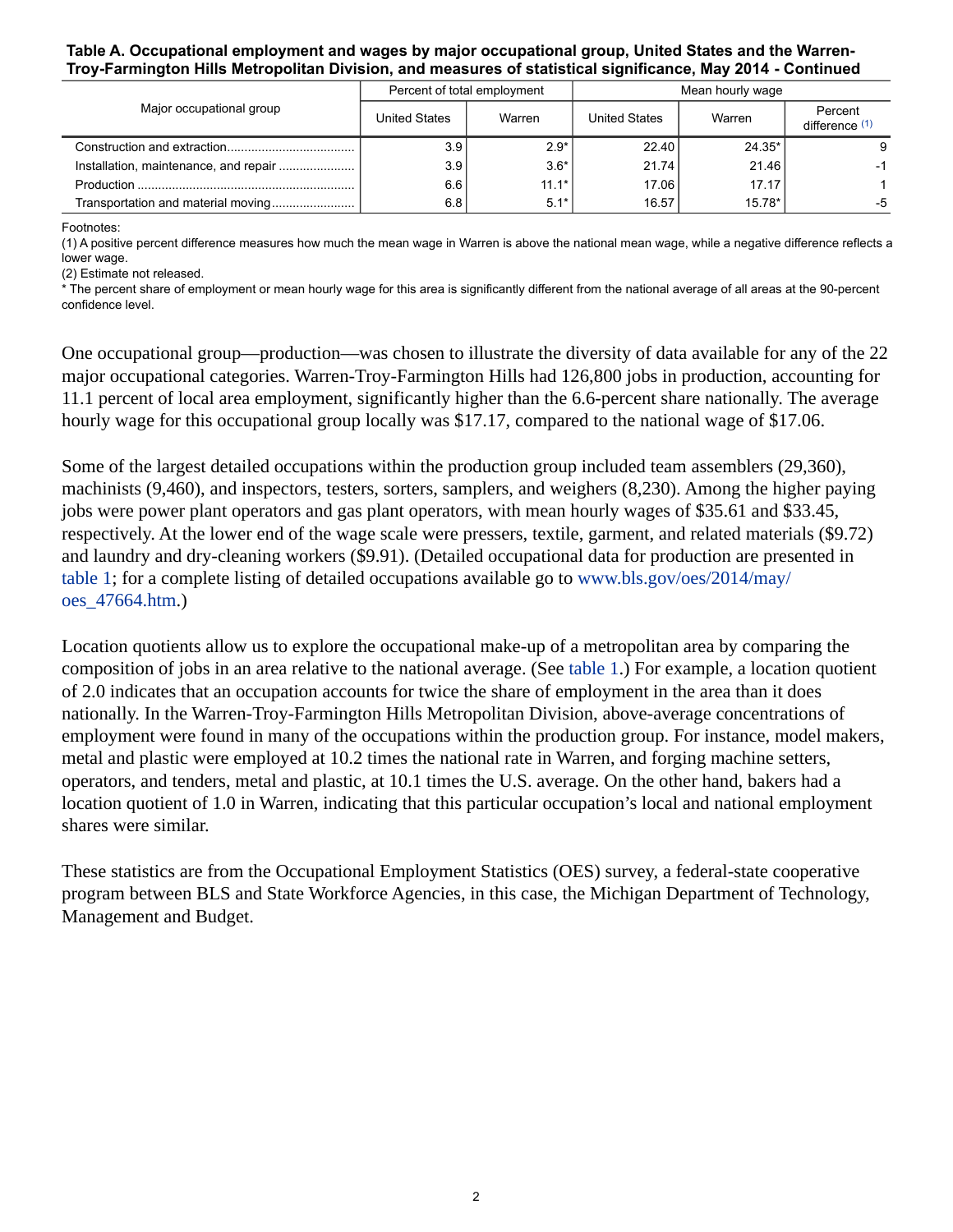### **Note**

<span id="page-2-0"></span>A value that is statistically different from another does not necessarily mean that the difference has economic or practical significance. Statistical significance is concerned with the ability to make confident statements about a universe based on a sample. It is entirely possible that a large difference between two values is not significantly different statistically, while a small difference is, since both the size and heterogeneity of the sample affect the relative error of the data being tested.

## **Technical Note**

The Occupational Employment Statistics (OES) survey is a semiannual mail survey measuring occupational employment and wage rates for wage and salary workers in nonfarm establishments in the United States. Guam, Puerto Rico, and the Virgin Islands are also surveyed, but their data are not included in the national estimates. OES estimates are constructed from a sample of about 1.2 million establishments. Forms are mailed to approximately 200,000 sampled establishments in May and November each year. May 2014 estimates are based on responses from six semiannual panels collected over a 3-year period: May 2014, November 2013, May 2013, November 2012, May 2012, and November 2011. The overall national response rate for the six panels is 74.3 percent based on establishments and 70.5 percent based on weighted sampled employment. The unweighted employment of sampled establishments across all six semiannual panels represents approximately 57.1 percent of total national employment. (Response rates are slightly lower for these estimates due to the federal shutdown in October 2013.) The sample in the Warren-Troy-Farmington Hills Metropolitan Division included 5,856 establishments with a response rate of 75 percent. For more information about OES concepts and methodology, go to [www.bls.gov/news.release/ocwage.tn.htm](https://www.bls.gov/news.release/ocwage.tn.htm).

The OES survey provides estimates of employment and hourly and annual wages for wage and salary workers in 22 major occupational groups and 821 detailed occupations for the nation, states, metropolitan statistical areas, metropolitan divisions, and nonmetropolitan areas. In addition, employment and wage estimates for 94 minor groups and 458 broad occupations are available in the national data. OES data by state and metropolitan/nonmetropolitan area are available from [www.bls.gov/oes/current/oessrcst.htm](https://www.bls.gov/oes/current/oessrcst.htm) and [www.bls.gov/](https://www.bls.gov/oes/current/oessrcma.htm) [oes/current/oessrcma.htm,](https://www.bls.gov/oes/current/oessrcma.htm) respectively.

The May 2014 OES estimates are based on the 2010 Standard Occupational Classification (SOC) system and the 2012 North American Industry Classification System (NAICS). Information about the 2010 SOC is available on the BLS website at [www.bls.gov/soc](https://www.bls.gov/soc) and information about the 2012 NAICS is available at [www.bls.gov/bls/naics.htm.](https://www.bls.gov/bls/naics.htm)

### **Area definitions**

The substate area data published in this release reflect the standards and definitions established by the U.S. Office of Management and Budget.

The **Warren-Troy-Farmington Hills, Mich. Metropolitan Division** includes Lapeer, Livingston, Macomb, Oakland, and St. Clair Counties.

### **Additional information**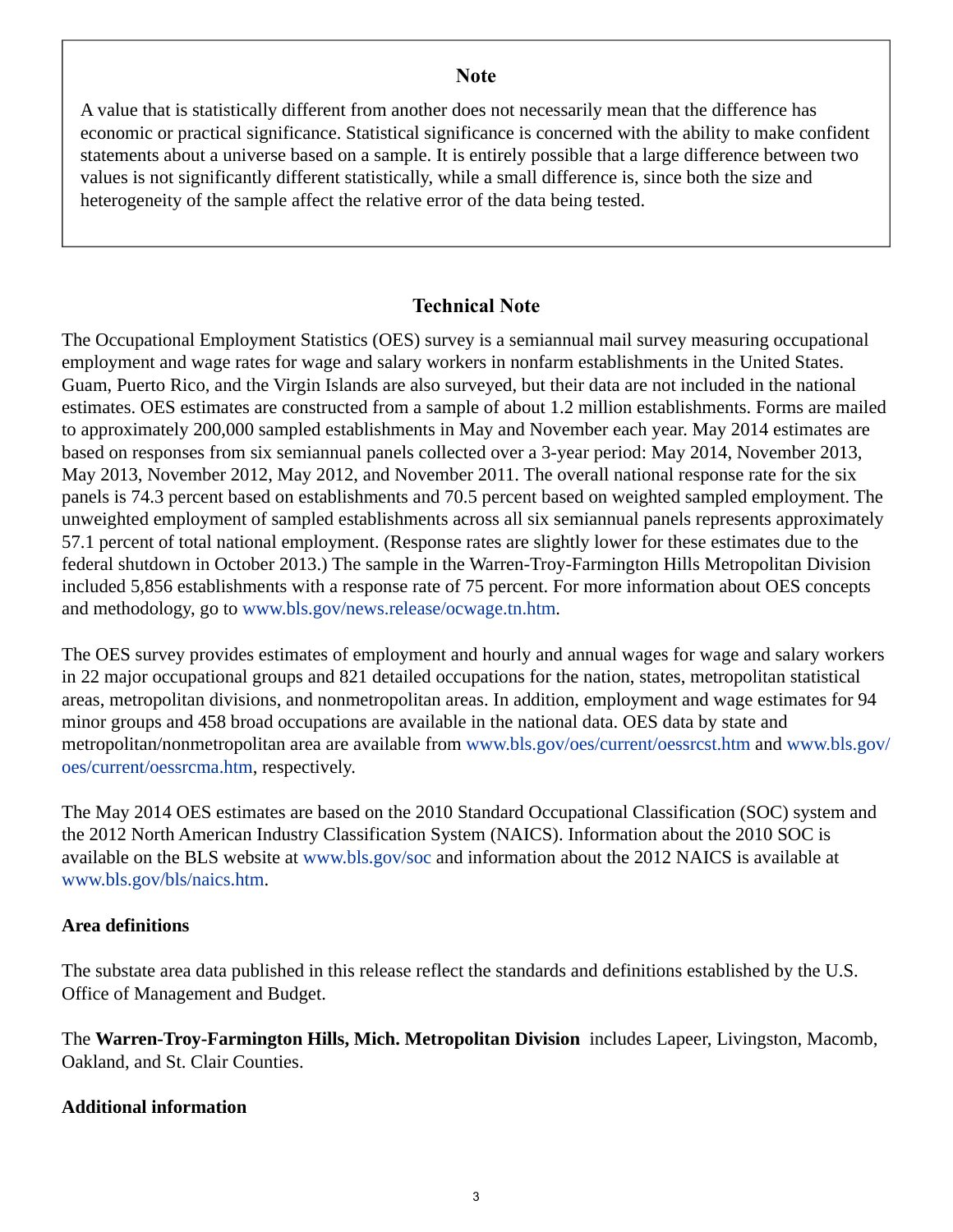OES data are available on our regional web page at [www.bls.gov/regions/midwest](https://www.bls.gov/regions/midwest). Answers to frequently asked questions about the OES data are available at [www.bls.gov/oes/oes\\_ques.htm](https://www.bls.gov/oes/oes_ques.htm). Detailed technical information about the OES survey is available in our Survey Methods and Reliability Statement on the BLS website at [www.bls.gov/oes/2014/may/methods\\_statement.pdf.](https://www.bls.gov/oes/2014/may/methods_statement.pdf)

Information in this release will be made available to sensory impaired individuals upon request . Voice phone: 202-691-5200; Federal Relay Service: 800-877-8339.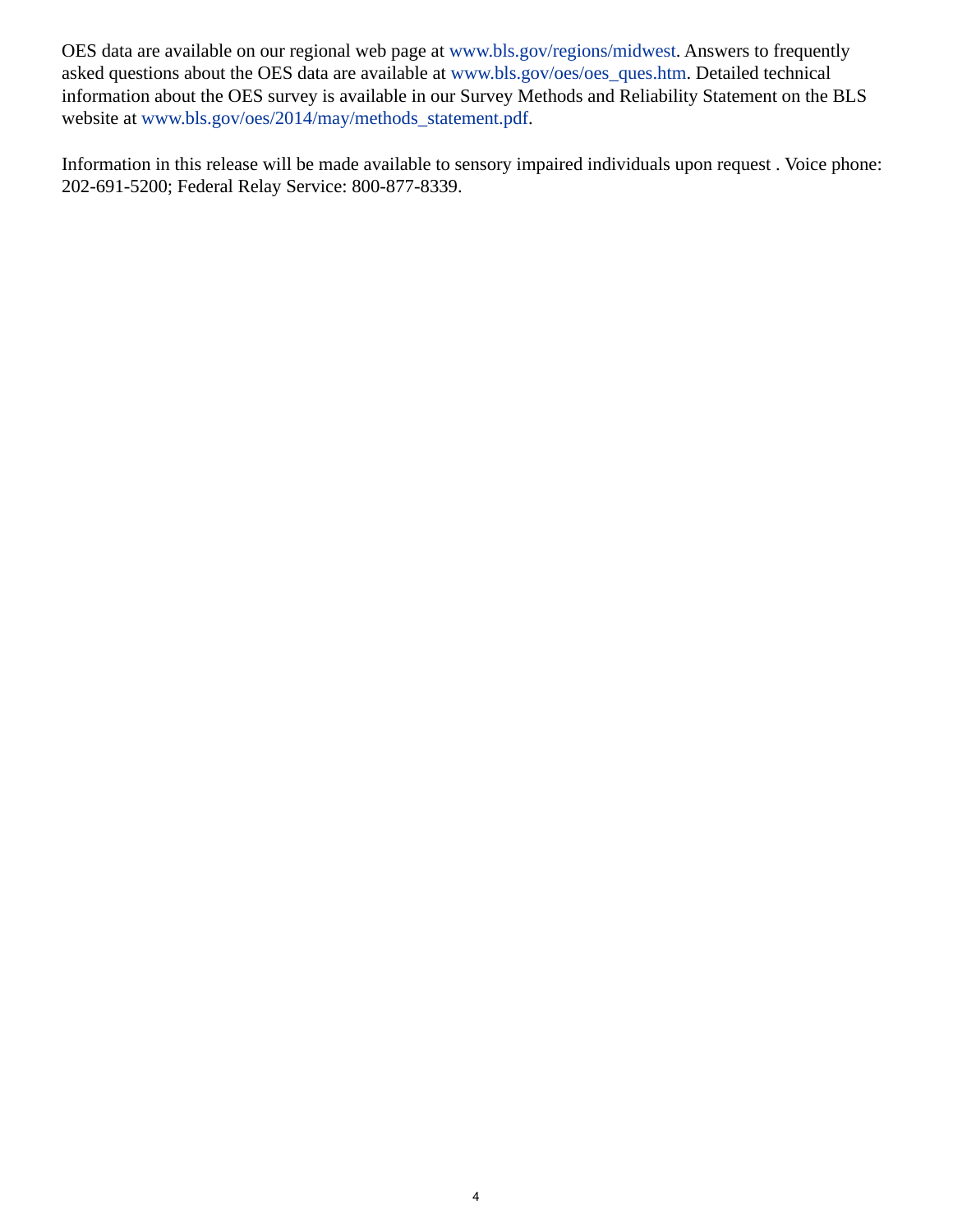### **Table 1. Employment and wage data from the Occupational Employment Statistics survey, by occupation, Warren-Troy-Farmington Hills Metropolitan Division, May 2014**

| Occupation (1)                                                                                               | Employment |                       | Mean wages |            |
|--------------------------------------------------------------------------------------------------------------|------------|-----------------------|------------|------------|
|                                                                                                              | Level (2)  | Location quotient (3) | Hourly     | Annual (4) |
|                                                                                                              | 126,800    | 1.7                   | \$17.17    | \$35,720   |
| First-Line Supervisors of Production and Operating                                                           | 6,530      | 1.3                   | 29.84      | 62,060     |
|                                                                                                              | 110        | 0.9                   | 16.86      | 35,070     |
| Electrical and Electronic Equipment Assemblers                                                               | 1,970      | 1.1                   | 13.86      | 28,820     |
| Electromechanical Equipment Assemblers                                                                       | 120        | 0.3                   | 16.46      | 34,230     |
|                                                                                                              | 960        | 3.0                   | 24.74      | 51,450     |
|                                                                                                              | 540        | 0.8                   | 18.18      | 37,820     |
|                                                                                                              | 90         | 0.6                   | 14.95      | 31,090     |
|                                                                                                              | 29,360     | 3.1                   | 15.71      | 32,670     |
|                                                                                                              | 4,340      | 2.2                   | 12.75      | 26,530     |
|                                                                                                              | 1,480      | 1.0                   | 13.53      | 28,150     |
|                                                                                                              | 1,030      | 0.9                   | 14.46      | 30,080     |
| Meat, Poultry, and Fish Cutters and Trimmers                                                                 | 550        | 0.4                   | 11.07      | 23,030     |
| Food and Tobacco Roasting, Baking, and Drying                                                                | 40         | 0.2                   | 13.85      | 28,800     |
|                                                                                                              | 500        | 0.5                   | 12.72      | 26,460     |
| Computer-Controlled Machine Tool Operators, Metal                                                            | 2,950      | 2.4                   | 19.49      | 40,530     |
| Computer Numerically Controlled Machine Tool                                                                 | 520        | 2.5                   | 23.19      | 48,230     |
| Extruding and Drawing Machine Setters, Operators,                                                            | 1,070      | 1.8                   | 15.69      | 32,640     |
| Forging Machine Setters, Operators, and Tenders,                                                             | 1,830      | 10.1                  | 12.92      | 26,870     |
| Cutting, Punching, and Press Machine Setters,<br>Operators, and Tenders, Metal and Plastic                   | 5,800      | 3.6                   | 15.78      | 32,820     |
| Drilling and Boring Machine Tool Setters, Operators,                                                         | 240        | 1.7                   | 19.58      | 40,720     |
| Grinding, Lapping, Polishing, and Buffing Machine Tool<br>Setters, Operators, and Tenders, Metal and Plastic | 1,110      | 1.9                   | 16.42      | 34,140     |
| Lathe and Turning Machine Tool Setters, Operators,                                                           | 790        | 2.2                   | 17.62      | 36,660     |
| Milling and Planing Machine Setters, Operators, and                                                          | 420        | 2.3                   | 19.12      | 39,770     |
|                                                                                                              | 9,460      | 2.9                   | 20.18      | 41,980     |
| Metal-Refining Furnace Operators and Tenders                                                                 | 100        | 0.6                   | 12.66      | 26,340     |
|                                                                                                              | 530        | 10.2                  | 26.38      | 54,880     |
|                                                                                                              | (5)        | (5)                   | 20.94      | 43,550     |
|                                                                                                              | 90         | 0.9                   | 15.05      | 31,310     |
| Molding, Coremaking, and Casting Machine Setters,<br>Operators, and Tenders, Metal and Plastic               | 3,710      | 3.4                   | 13.54      | 28,160     |
| Multiple Machine Tool Setters, Operators, and Tenders,                                                       | 1,150      | 1.4                   | 16.85      | 35,040     |
|                                                                                                              | 4,700      | 7.3                   | 25.44      | 52,910     |
| Welders, Cutters, Solderers, and Brazers                                                                     | 3,060      | 1.0                   | 18.40      | 38,270     |
| Welding, Soldering, and Brazing Machine Setters,                                                             | 690        | 1.5                   | 15.07      | 31,340     |
| Heat Treating Equipment Setters, Operators, and                                                              | 770        | 4.3                   | 15.61      | 32,470     |
|                                                                                                              | 50         | 0.4                   | 22.04      | 45,850     |
| Plating and Coating Machine Setters, Operators, and                                                          | 610        | 2.0                   | 13.39      | 27,850     |
|                                                                                                              | 270        | 3.0                   | 19.81      | 41,200     |
| Metal Workers and Plastic Workers, All Other                                                                 | 330        | 1.8                   | 15.83      | 32,920     |
|                                                                                                              | 250        | 0.8                   | 17.12      | 35,610     |
|                                                                                                              | 990        | 0.7                   | 15.73      | 32,710     |
|                                                                                                              | 330        | 0.8                   | 15.04      | 31,280     |
| Laundry and Dry-Cleaning Workers                                                                             | 1,300      | 0.8                   | 9.91       | 20,620     |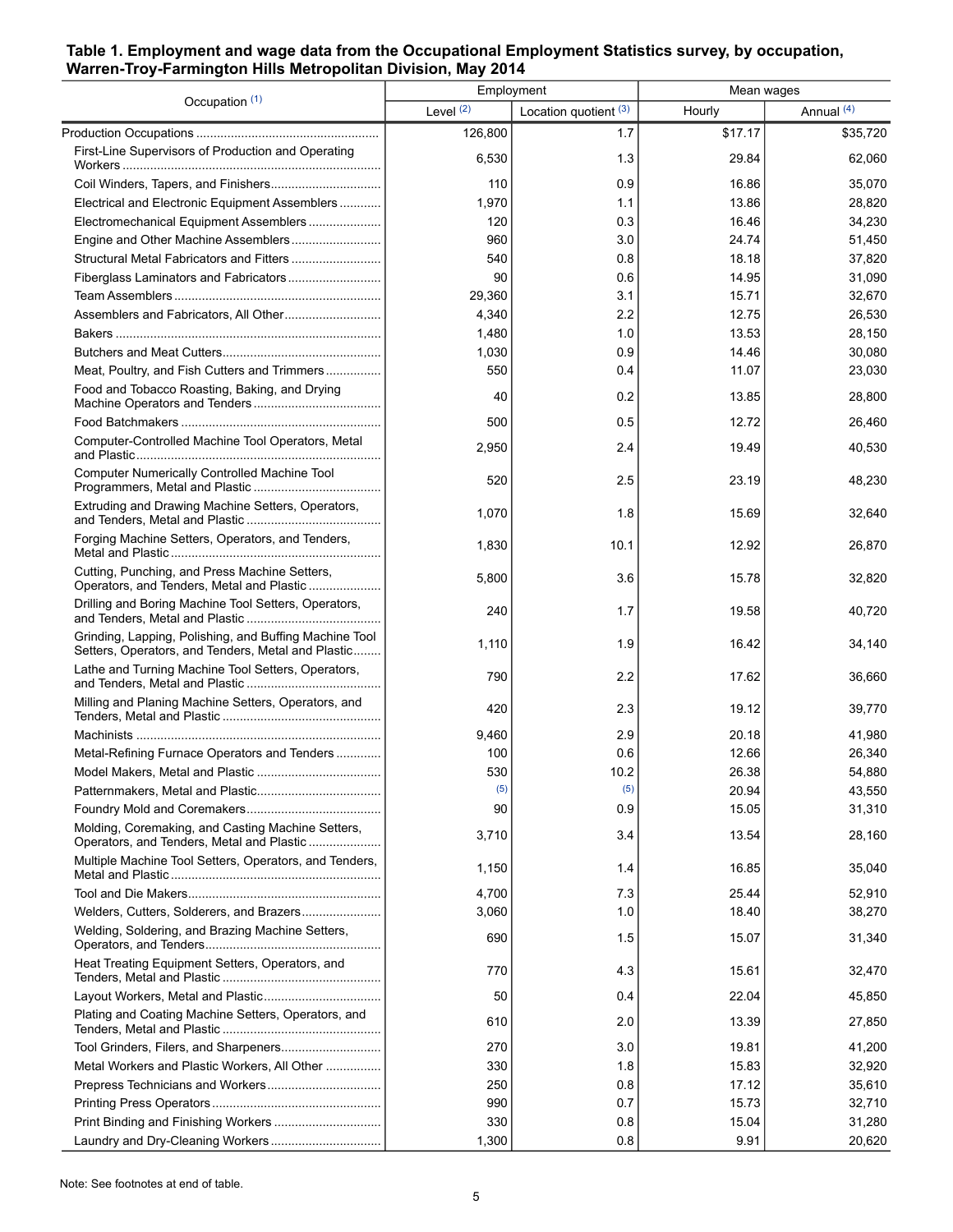#### **Table 1. Employment and wage data from the Occupational Employment Statistics survey, by occupation, Warren-Troy-Farmington Hills Metropolitan Division, May 2014 - Continued**

| Occupation (1)                                                                                         | Employment  |                         | Mean wages |              |
|--------------------------------------------------------------------------------------------------------|-------------|-------------------------|------------|--------------|
|                                                                                                        | Level $(2)$ | Location quotient $(3)$ | Hourly     | Annual $(4)$ |
| Pressers, Textile, Garment, and Related Materials                                                      | 240         | 0.6                     | 9.72       | 20,220       |
|                                                                                                        | 1,010       | 0.8                     | 12.83      | 26,680       |
| Shoe and Leather Workers and Repairers                                                                 | (5)         | (5)                     | 13.60      | 28,300       |
| Tailors, Dressmakers, and Custom Sewers                                                                | (5)         | (5)                     | 14.10      | 29,320       |
| Textile Cutting Machine Setters, Operators, and                                                        | 50          | 0.4                     | 15.63      | 32,510       |
| Textile Knitting and Weaving Machine Setters,                                                          | 50          | 0.3                     | 12.18      | 25,330       |
|                                                                                                        | (5)         | (5)                     | 14.80      | 30,770       |
| Textile, Apparel, and Furnishings Workers, All Other                                                   | (5)         | (5)                     | 17.59      | 36,590       |
| Cabinetmakers and Bench Carpenters                                                                     | 490         | 0.7                     | 16.44      | 34,200       |
|                                                                                                        | 50          | 0.4                     | 15.86      | 32,990       |
|                                                                                                        | (5)         | (5)                     | 21.45      | 44,620       |
| Woodworking Machine Setters, Operators, and                                                            | 270         | 0.5                     | 12.43      | 25,850       |
|                                                                                                        | 240         | 0.7                     | 35.61      | 74,060       |
| Stationary Engineers and Boiler Operators                                                              | 90          | 0.3                     | 28.85      | 60,010       |
| Water and Wastewater Treatment Plant and System                                                        | 350         | 0.4                     | 23.78      | 49,450       |
|                                                                                                        | 80          | 0.2                     | (5)        | (5)          |
|                                                                                                        | 140         | 1.0                     | 33.45      | 69,570       |
| Petroleum Pump System Operators, Refinery                                                              | (5)         | (5)                     | 24.22      | 50,380       |
| Chemical Equipment Operators and Tenders                                                               | 360         | 0.7                     | 19.64      | 40,860       |
| Separating, Filtering, Clarifying, Precipitating, and Still<br>Machine Setters, Operators, and Tenders | 210         | 0.6                     | 18.40      | 38,270       |
| Crushing, Grinding, and Polishing Machine Setters,                                                     | 60          | 0.3                     | 16.76      | 34,860       |
|                                                                                                        | 320         | 1.3                     | 13.18      | 27,410       |
| Mixing and Blending Machine Setters, Operators, and                                                    | 1,300       | 1.3                     | 16.07      | 33,430       |
| Cutting and Slicing Machine Setters, Operators, and                                                    | 530         | 1.0                     | 15.34      | 31,910       |
| Extruding, Forming, Pressing, and Compacting<br>Machine Setters, Operators, and Tenders                | 610         | 1.1                     | 12.96      | 26,960       |
| Inspectors, Testers, Sorters, Samplers, and Weighers                                                   | 8,230       | 2.0                     | 17.32      | 36,030       |
| Jewelers and Precious Stone and Metal Workers                                                          | 320         | 1.7                     | 18.14      | 37,720       |
|                                                                                                        | 560         | 1.9                     | 20.57      | 42,780       |
|                                                                                                        | 60          | 0.5                     | 21.62      | 44,970       |
| Ophthalmic Laboratory Technicians                                                                      | 700         | 3.0                     | 17.06      | 35,490       |
| Packaging and Filling Machine Operators and Tenders                                                    | (5)         | (5)                     | 12.72      | 26,460       |
| Coating, Painting, and Spraying Machine Setters,                                                       | 1,790       | 2.3                     | 12.88      | 26,800       |
|                                                                                                        | 380         | 0.9                     | 28.41      | 59,090       |
| Painting, Coating, and Decorating Workers                                                              | 190         | 1.4                     | 14.16      | 29,460       |
| Photographic Process Workers and Processing                                                            | 130         | 0.5                     | 11.37      | 23,640       |
| Adhesive Bonding Machine Operators and Tenders                                                         | (5)         | (5)                     | 10.73      | 22,310       |
| Cleaning, Washing, and Metal Pickling Equipment                                                        | 90          | 0.6                     | 14.87      | 30,940       |
|                                                                                                        | (5)         | (5)                     | 15.37      | 31,970       |
| Molders, Shapers, and Casters, Except Metal and                                                        | 570         | 1.9                     | 15.18      | 31,580       |
| Paper Goods Machine Setters, Operators, and Tenders                                                    | 440         | 0.6                     | 19.18      | 39,900       |
|                                                                                                        | 6,590       | 1.9                     | 13.65      | 28,390       |
|                                                                                                        | 3,850       | 2.1                     | 16.44      | 34,190       |